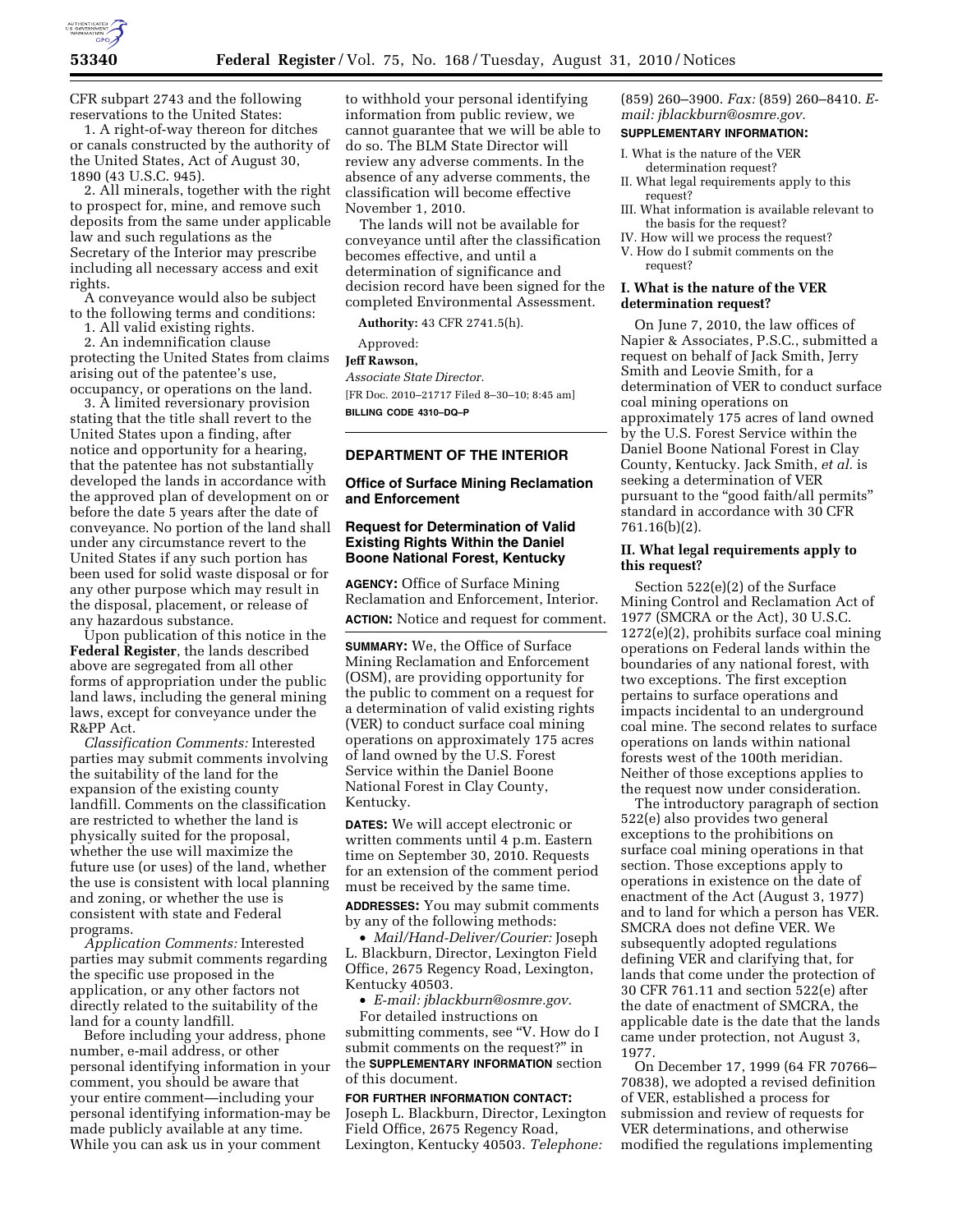section 522(e). At 30 CFR 761.16(a), we published a table clarifying which agency (OSM or the State regulatory authority) is responsible for making VER determinations and which definition (State or Federal) will apply. That table specifies that OSM is responsible for VER determinations for Federal lands within national forests and that the Federal VER definition in 30 CFR 761.5 applies to those determinations.

At 30 CFR 761.16(b) we published the information needed for OSM to make a determination of VER, which includes information required for a ''property rights demonstration'' in accordance with 30 CFR 761.16 $(b)(1)$  and the "good faith/all permits'' standard in accordance with 30 CFR 761.16(b)(2) or the ''needed for and adjacent'' standard in accordance with 761.16(b)(3).

Jack Smith, *et. al.* is seeking a VER determination pursuant to the ''good faith/all permits'' standard in accordance with 30 CFR 761.16(b)(2). This standard requires the applicant to show that it has obtained, or made a good faith effort to obtain, all permits and other authorizations required to conduct surface coal mining operations, before the land came under the protection of 30 CFR 761.11(b).

### **III. What information is available relevant to the basis for the request?**

The following information has been submitted by Napier & Associates on behalf of Jack Smith, Jerry Smith and Leovie Smith:

1. A legal description of the land to which the request pertains in the form of a deed dated June 6, 1951, deed book 103, page 215, from Joe D. Smith and Mallie Smith, to A.C. Smith, Jack Smith, and Jerry Smith.

2. Several deeds documenting the chain of title for the surface and mineral estates subject to the VER request, specifically a deed of Guardian dated December 7, 1961, deed book 120, page 189, between Mallie Hyde, guardian of the estates of Jack and Jerry Smith, minors, the sellers, and A.C. Smith, the purchaser; a deed dated March 8, 1969, deed book 133, page 163, between A.C. Smith and Leovie Smith and Darby and Josephine Jackson; and a deed dated December 1, 1977, deed book 158, page 457, between Darby and Josephine Jackson and the United States of America.

3. A letter, dated February 19, 1969, from T.R. Frazier, District Ranger, to Ambrose C. Smith, regarding a land purchase option and contract.

4. A request for a mineral report regarding Forest Service Tract 758 dated September 22, 1976.

5. A mineral report and Tract map regarding U.S. Tract 758 on the DBNF dated March 2, 1977, in Clay County, Ky.

6. A Land Purchase Option and Contract—Darby Jackson et. al. & USA dated April 20, 1977, for Tract 758 on the DBNF.

7. A survey plat of Tract 758 dated August, 1977.

8. A map for a strip and auger mine permit #09243–2 in the name of Mountain Clay, Inc., dated May 15, 1970.

9. A Ky. DNR Strip mining permit application, permit #3472–74, in the name of Mark IV Coal Co., Inc., dated October 30, 1974.

10. A Ky. DNR permit #3472–74 to engage in strip mining of coal in the name of Mark IV Coal Co., Inc., effective November 12, 1974.

11. A bond release map in the name of Mark IV Coal Co., Inc., permit #3472– 74, dated April 17, 1978.

12. Ky DNR Letter to USDA Forest Service dated December 20, 1978, indicating satisfactory reclamation on the Mark IV Coal Co. Permit #3472–74.

#### **IV. How will we process the request?**

We received the request on June 7, 2010, and determined that it was administratively complete on June 17, 2010. That review did not include an assessment of the technical or legal adequacy of the materials submitted with the request.

The process by which we will further review the request is set out in 30 CFR 761.16(d) and (e). As required by 30 CFR  $761.16(d)(1)$ , we are publishing this notice to seek public comment on the merits of the request. A similar notice will also be published in a newspaper of general circulation in Clay County, Kentucky.

After the close of the comment period, we will review the materials submitted with the request, all comments received in response to this and other notices, and any other relevant, reasonably available information to determine whether the record is sufficiently complete and adequate to support a decision on the merits of the request. If not, we will notify the requester, in writing, explaining the inadequacy of the record and requesting submittal, within a specified time, of any material needed to remedy the deficiency.

Once the record is complete and adequate, we will determine whether the requester has demonstrated VER for the proposed surface coal mining operations. Our decision document will contain findings of fact and conclusions, along with an explanation of the reasons for our conclusions. We will publish a

notice of the decision in the **Federal Register** and a newspaper of general circulation in Clay County, Kentucky.

However, as provided in 30 CFR 761.16 $(d)(1)(iv)$ , we will not make a decision on the merits of the request, if, by the close of the comment period under this notice or the notice required by 30 CFR 761.16(d)(3), a person with a legal interest in the land to which the request pertains initiates appropriate legal action in the proper venue to resolve any differences concerning the validity or interpretation of the deed, lease, easement, or other documents that form the basis of the request.

## **V. How do I submit comments on the request?**

We will make the VER determination request and associated materials available to you for review as prescribed in 30 CFR 842.16, except to the extent that the confidentiality provisions of 30 CFR 773.6(d) apply. Subject to those restrictions, you may review a copy of the request for the VER determination and all comments received in response to this request at the Lexington Field Office (*see* **ADDRESSES**). Documents contained in the administrative record are available for public review at the Field Office during normal business hours, Monday through Friday, excluding holidays.

#### **Electronic or Written Comments**

If you wish to comment on the merits of the request for a VER determination, please send electronic or written comments to us at the addresses above (*see* **ADDRESSES**) by the close of the comment period (*see* **DATES**). Under 30 CFR 761.16(d)(1)(vii), you may request a 30-day extension of the comment period. Requests for extension of the public comment period must be submitted to the same addresses by the date indicated.

If you submit comments by E-mail, please include your name and return address in your message. You may contact the Lexington Field Office at (859) 260–3900 if you wish to confirm receipt of your message.

#### *Public Availability of Comments*

Before including your address, phone number, e-mail address, or other personal identifying information in your comment, you should be aware that your entire comment—including your personal identifying information—may be made publicly available at any time. While you can ask us in your comment to withhold your personal identifying information from public review, we cannot guarantee that we will be able to do so.